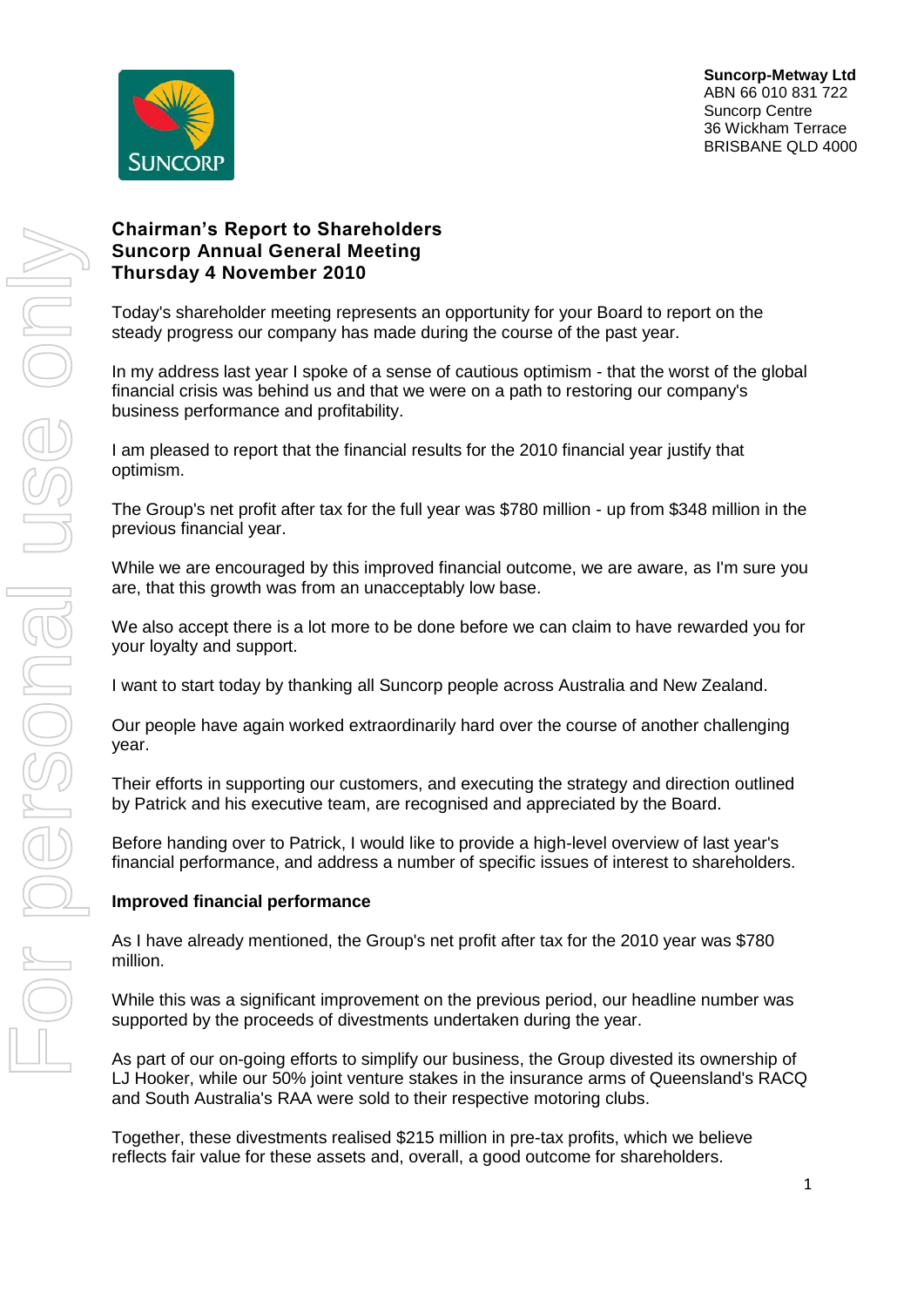Most importantly, each of our businesses is now growing profitably, in accordance with clearly defined and articulated strategies.

The **General Insurance** business achieved an after-tax profit of \$557 million for the 2010 financial year, up 34% on the previous year.

This improved profit was achieved despite a continuation of adverse weather, including the severe hail storms that struck Melbourne and Perth in March, and widespread flooding across Queensland and New South Wales.

All personal insurance brands experienced healthy growth, as premiums were repriced to take account of the increased frequency and severity of major claims events over the past four years.

Gross written premiums for home and motor increased by 13% and 6% respectively.

Notwithstanding these increases, customer satisfaction for the mass market home and motor portfolios of AAMI, Suncorp, GIO and Apia - remains very high - at over 80%.

In long-tail classes, growth was achieved in the target sector of SME packaged business through a focus on the broker market, with stable retention as rate increases flowed through.

This was particularly pleasing as it is an area that the Commercial Insurance business has identified for future growth.

Our New Zealand insurance business produced a particularly strong result, with premium growth of 6.5% and an insurance trading result of \$70 million, up from \$38 million the previous financial year.

Of course, the current year financial results in New Zealand will be impacted by the significant costs associated with the recent Christchurch earthquake.

Reinsurance arrangements will cap our exposure at approximately \$50 million Australian dollars, but the magnitude of property damage associated with this event, and the complexity of the repair effort, will provide yet another test for the industry.

Once again, our teams from Vero New Zealand and AA Insurance, supported by the wider Group resources, have been exemplary in support of our customers during their time of need.

Turning to the **Bank** – it has overcome significant challenges in recent years.

As economic change forced regional bank competitors from the market, we have had to adapt quickly to a new funding and competitive environment.

As a priority, we implemented a strategic plan to reposition Suncorp Bank in this fundamentally altered marketplace.

In the first full year result since it was split into core and non-core portfolios, the Bank has performed well, culminating in a recent upgrade to its credit rating.

The core bank, focused on its traditional strengths of home lending, SME and agribusiness, achieved an after tax profit of \$268 million, with a net interest margin of 1.8%.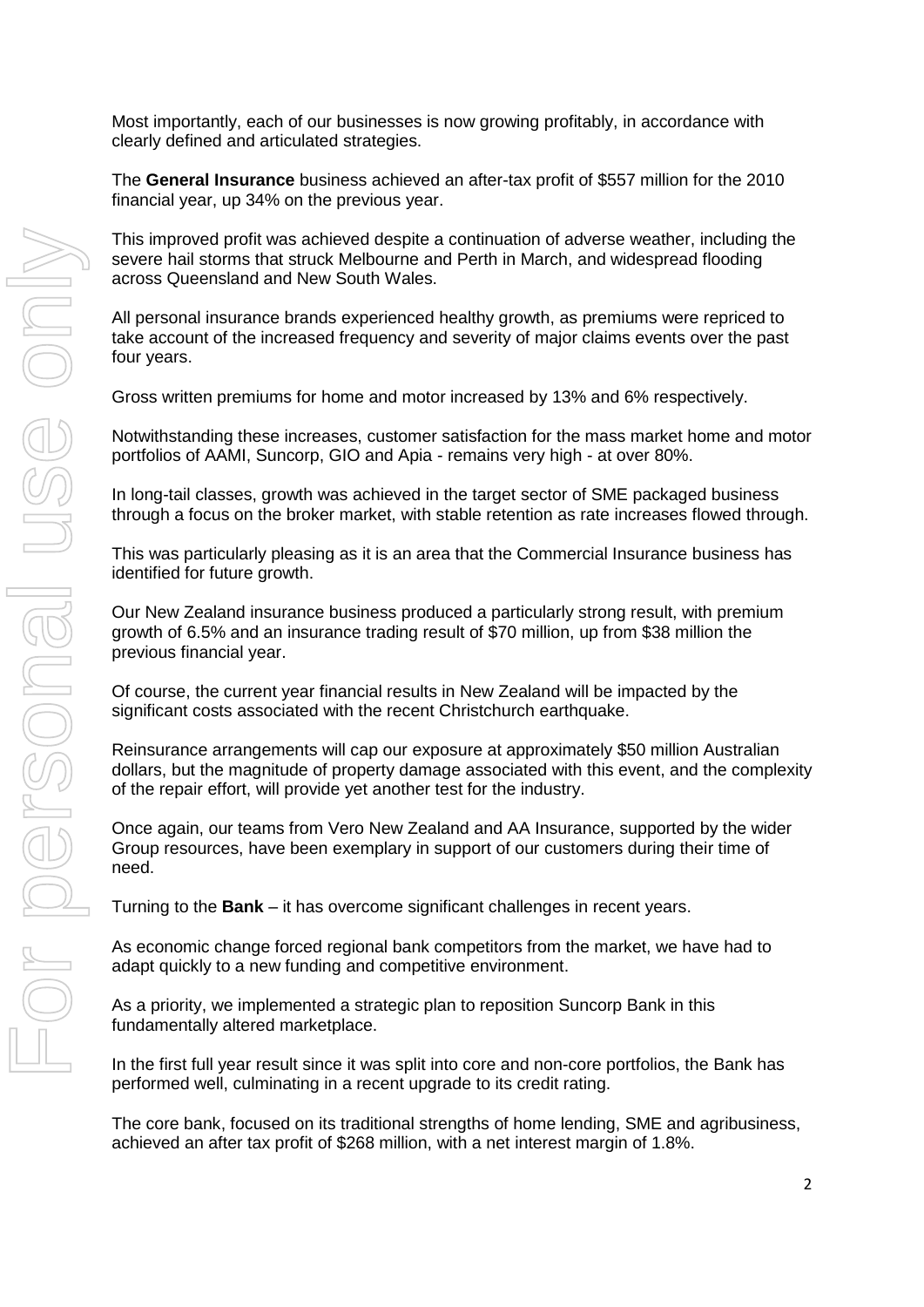Deposit growth of 12.9% was well above system growth of 7.9%, while lending growth for the second half and into this financial year has returned to system levels.

As anticipated, the non-core bank incurred an after-tax loss of \$224 million, but the run-off of the portfolio has progressed ahead of expectations, providing significant capital benefits for the group.

**Suncorp Life's** full year result reflected its simplified, more efficient business model and strategy.

Net profit after tax for this business, which includes market adjustments, was \$222 million compared to \$117 million the previous financial year.

Underlying profit after tax increased nearly 7% to \$192 million.

Our discipline in managing policy lapse issues resulted in Life Risk profit strengthening in the second half, and in-force premium growing by 7%.

New business growth was also seen in the independent financial adviser channel, while both the Superannuation and Investments and Asset Management businesses posted solid results.

## **Capital / Dividend**

As a consequence of the Group's improved profitability, capital levels within the business have improved significantly over the course of the year.

The improvement in our capital position, combined with our confidence in the future prospects of the business, allowed the Board to pay a full year dividend at the top end of our target payout ratio.

We believe that this ratio, of 50% to 60% of cash profits excluding divestments, remains appropriate, having regard to the continuing uncertainties within the external environment that are affecting the global financial services sector.

However, it is clear that a combination of achieving the operational targets we have put into the market, and the orderly run-off of our non-core banking portfolios, will see the emergence of capital that is surplus to the requirements of the Group.

As and when this occurs, it is the clear intention of the Board, that this be returned to shareholders.

But I stress that this will be subject to a substantial resolution of the existing uncertainties within the external markets, and only when it is fully prudent to do so having regard to the circumstances within the Group.

## **NOHC proposal**

An essential component of the Group's progress during the past 12 months has been the simplification of what had become a complicated corporate organisation.

In recent weeks we have flagged our proposed move to a Non Operating Holding Company structure.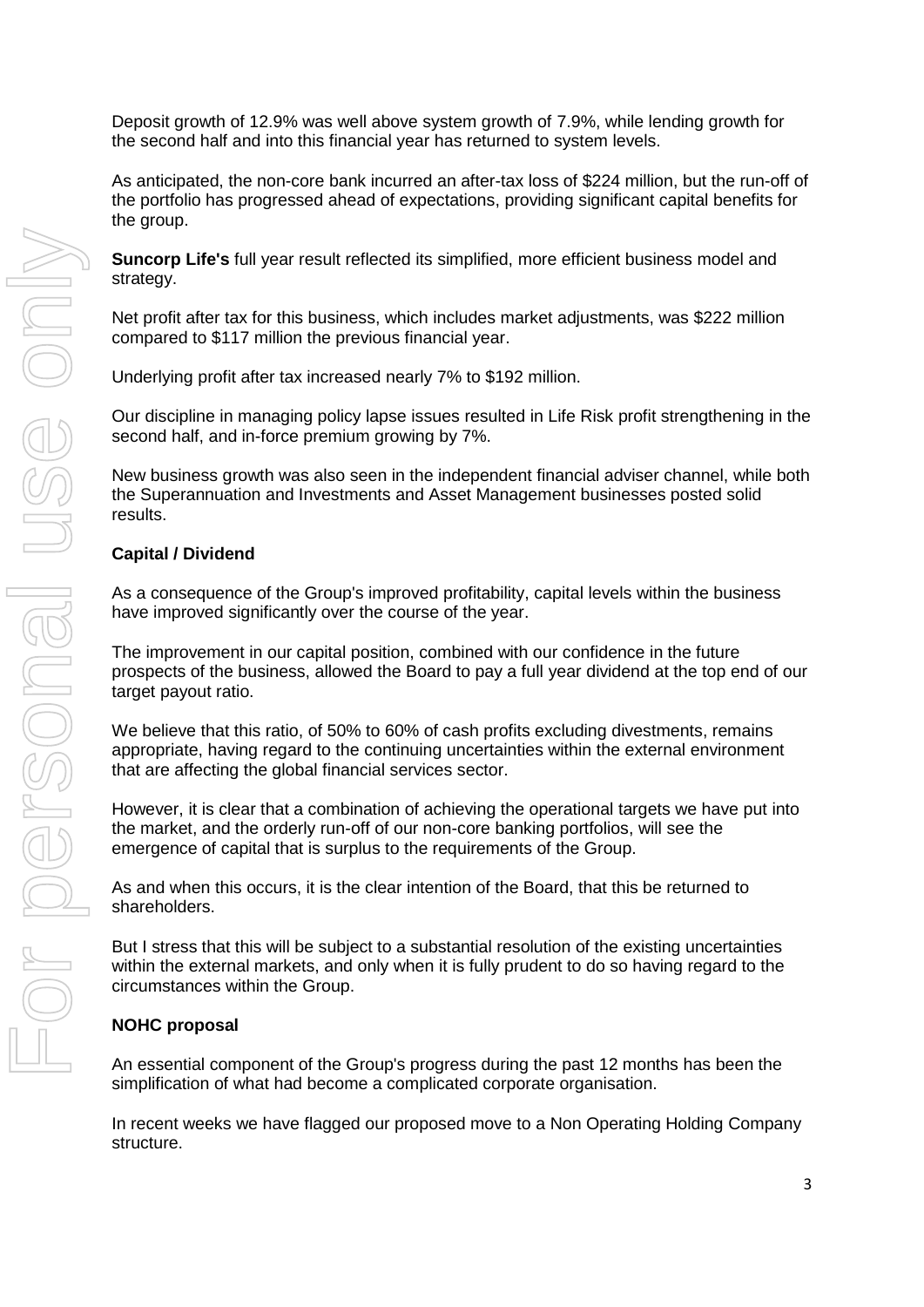Rather than the Bank being the holding company for the Group, the NOHC structure will create a new parent holding company for the Group.

A simplified structure with greater transparency will significantly enhance the way we manage the Group, particularly the way capital is allocated to our various business lines.

From a Board perspective, it will facilitate the setting of performance targets that are aligned to the interests of shareholders, and the assessment of performance against those targets.

From an external perspective the NOHC structure will allow the investment market to better analyse and value our business.

And from a regulatory perspective, we believe that, by moving to a NOHC structure, we will have anticipated the future regulatory framework as it will relate to financial conglomerates.

But, importantly for you, our shareholders, the NOHC proposal is very much about an internal restructure of the Group's current businesses.

It will not change the nature of your Suncorp investment, or require you to do anything other than vote on the proposal later this year.

More information about the NOHC proposal will be posted to you in the next fortnight.

#### **Board size and composition**

Turning to the Board, at last year's AGM shareholders approved an amendment to Suncorp's constitution.

This was the beginning of a process that allowed us to address issues related to the Board's size and composition.

After securing the relevant legislative and constitutional changes required, we have delivered on the commitment to address this issue.

Since last year's AGM, five directors have retired from the Board.

Two new directors - Stuart Grimshaw and Ilana Atlas - have been appointed, with Stuart standing for election today and Ilana joining us as from 1 January 2011.

They bring to the Board career experience in banking and the broader financial services industries.

At this point it is appropriate to acknowledge the contributions of those retired non-executive directors - Leo Tutt, Martin Kriewaldt, Cherrell Hirst and Ian Blackburne.

All served Suncorp and its predecessor companies with distinction - and we wish them all well in the future.

Sadly, another retired director - Chris Skilton - died earlier this year.

Chris had a distinguished career with Suncorp as an executive director, CFO and acting CEO, and he is greatly missed by all of us who had the pleasure of working with him.